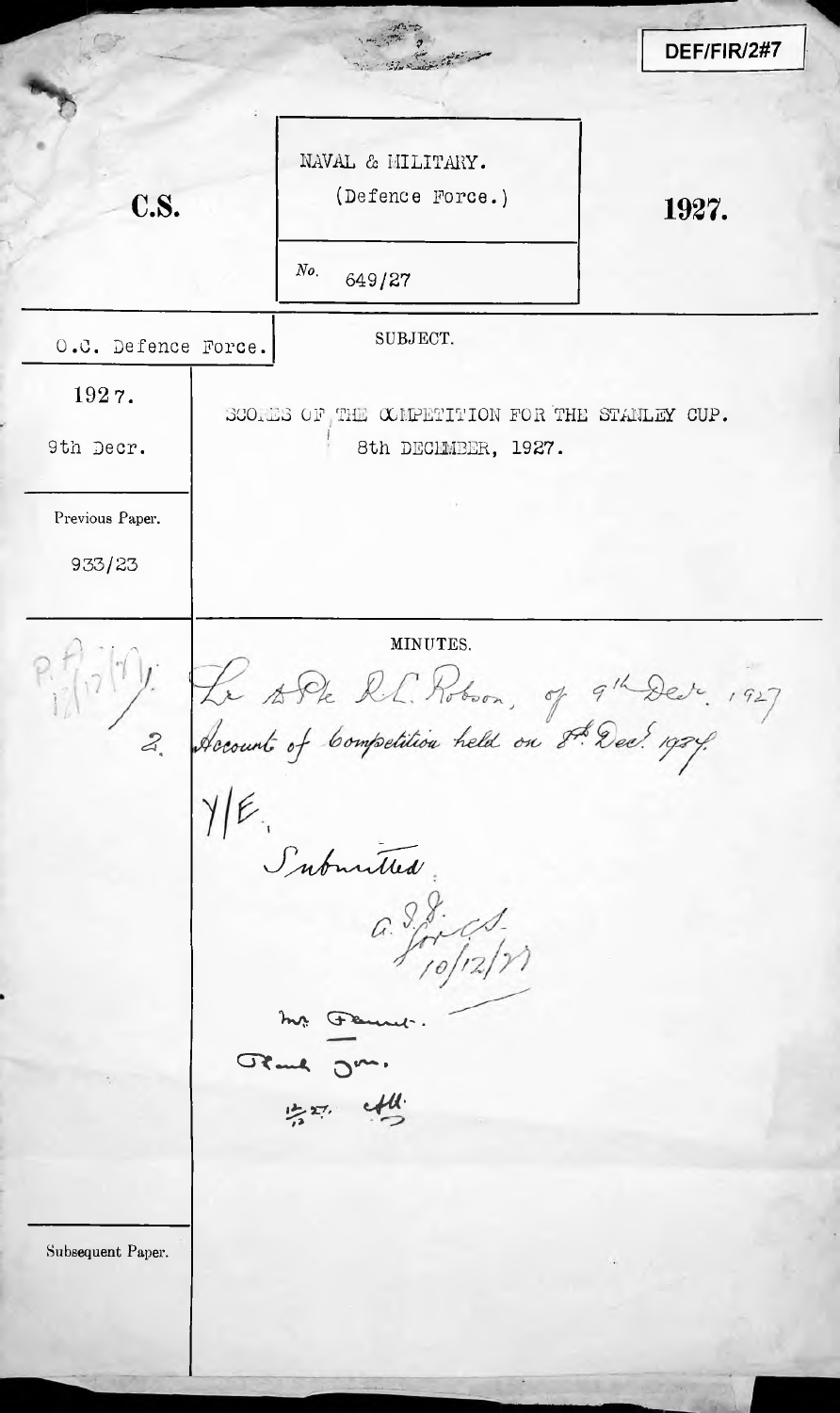649/2?.

**t.**

9th December, *27,*

 $Eir$ .

I am directed by the Governor to offer you Lis Excellency's heartiest congratulations on winning the Stanley Cup on the 3th of December, 1927, and on the excellent score which you made under difficult conditions.

2. Pis Excellency also desires me to state that he trusts that this will not be the only occasion on which you will have the honour of winning the Stanley Duo.

I am,

*T'\**

Your obedient servant,

 $6.98$ 

for Colonial Secretary.

Fte. R. L. Robson, STANLEY.